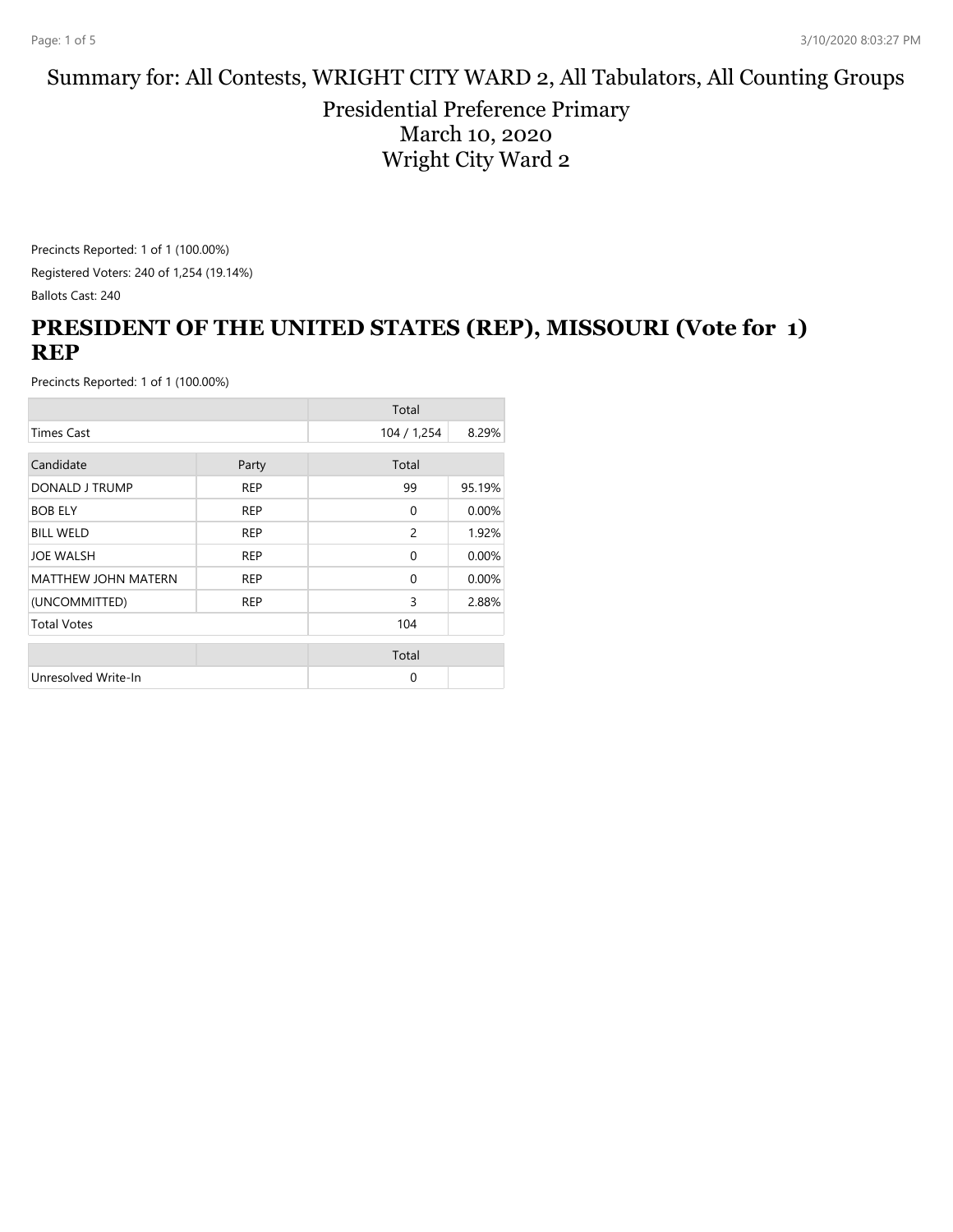## **PRESIDENT OF THE UNITED STATES (DEM), MISSOURI (Vote for 1) DEM**

|                            |            | Total       |          |
|----------------------------|------------|-------------|----------|
| <b>Times Cast</b>          |            | 136 / 1,254 | 10.85%   |
| Candidate                  | Party      | Total       |          |
| <b>AMY KLOBUCHAR</b>       | <b>DEM</b> | $\Omega$    | 0.00%    |
| TOM STEYER                 | <b>DEM</b> | 0           | 0.00%    |
| <b>TULSI GABBARD</b>       | DEM        | 1           | 0.74%    |
| LEONARD J. STEINMAN II     | DEM        | 0           | $0.00\%$ |
| <b>CORY BOOKER</b>         | <b>DEM</b> | $\Omega$    | 0.00%    |
| JOSEPH R. BIDEN            | <b>DEM</b> | 82          | 60.29%   |
| ELIZABETH WARREN           | DEM        | 2           | 1.47%    |
| PETE BUTTIGIEG             | DEM        | $\Omega$    | $0.00\%$ |
| <b>BERNIE SANDERS</b>      | DEM        | 50          | 36.76%   |
| <b>VELMA STEINMAN</b>      | DEM        | $\Omega$    | $0.00\%$ |
| <b>HENRY HEWES</b>         | <b>DEM</b> | 0           | $0.00\%$ |
| <b>ANDREW YANG</b>         | <b>DEM</b> | $\Omega$    | $0.00\%$ |
| ROQUE DE LA FUENTE         | <b>DEM</b> | 0           | 0.00%    |
| JOHN K. DELANEY            | <b>DEM</b> | $\Omega$    | $0.00\%$ |
| <b>JULIAN CASTRO</b>       | DEM        | $\Omega$    | $0.00\%$ |
| <b>DEVAL PATRICK</b>       | <b>DEM</b> | 0           | 0.00%    |
| <b>MARIANNE WILLIAMSON</b> | <b>DEM</b> | 0           | $0.00\%$ |
| <b>MICHAEL BENNET</b>      | <b>DEM</b> | 0           | 0.00%    |
| MICHAEL R. BLOOMBERG       | <b>DEM</b> | 0           | $0.00\%$ |
| <b>STEVE BURKE</b>         | <b>DEM</b> | 0           | $0.00\%$ |
| <b>ROBBY WELLS</b>         | DEM        | $\Omega$    | $0.00\%$ |
| WILLIAM C. (BILL) HAAS     | DEM        | 0           | $0.00\%$ |
| (UNCOMMITTED)              | DEM        | 1           | 0.74%    |
| <b>Total Votes</b>         |            | 136         |          |
|                            |            | Total       |          |
| Unresolved Write-In        |            | 0           |          |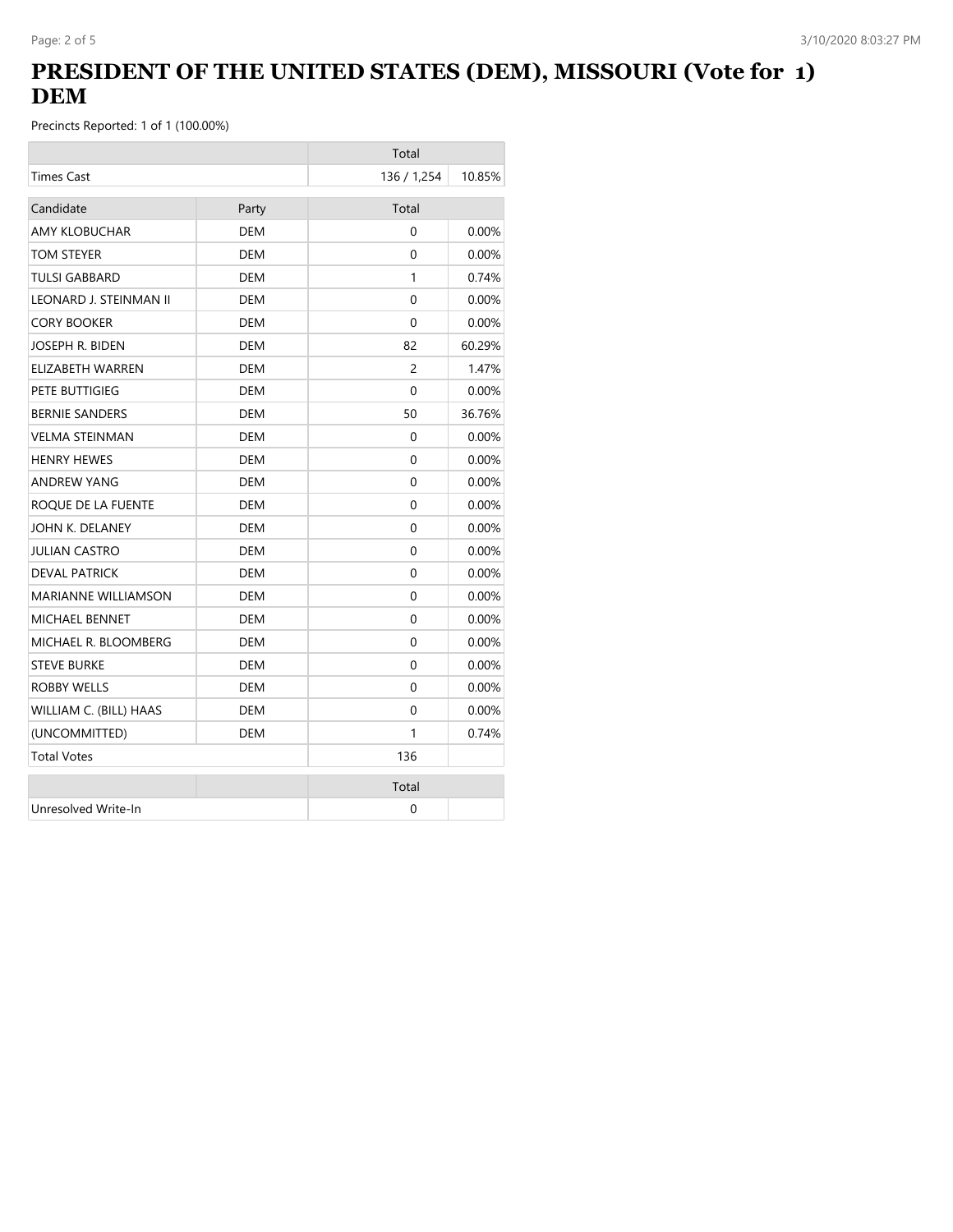# **PRESIDENT OF THE UNITED STATES (LIB), MISSOURI (Vote for 1) LIB**

|                         |       | Total    |       |
|-------------------------|-------|----------|-------|
| <b>Times Cast</b>       |       | 0/1,254  | 0.00% |
| Candidate               | Party | Total    |       |
| <b>JACOB HORNBERGER</b> | LIB.  | 0        | N/A   |
| (UNCOMMITTED)           | LIB   | $\Omega$ | N/A   |
| <b>Total Votes</b>      |       | 0        |       |
|                         |       | Total    |       |
| Unresolved Write-In     |       | 0        |       |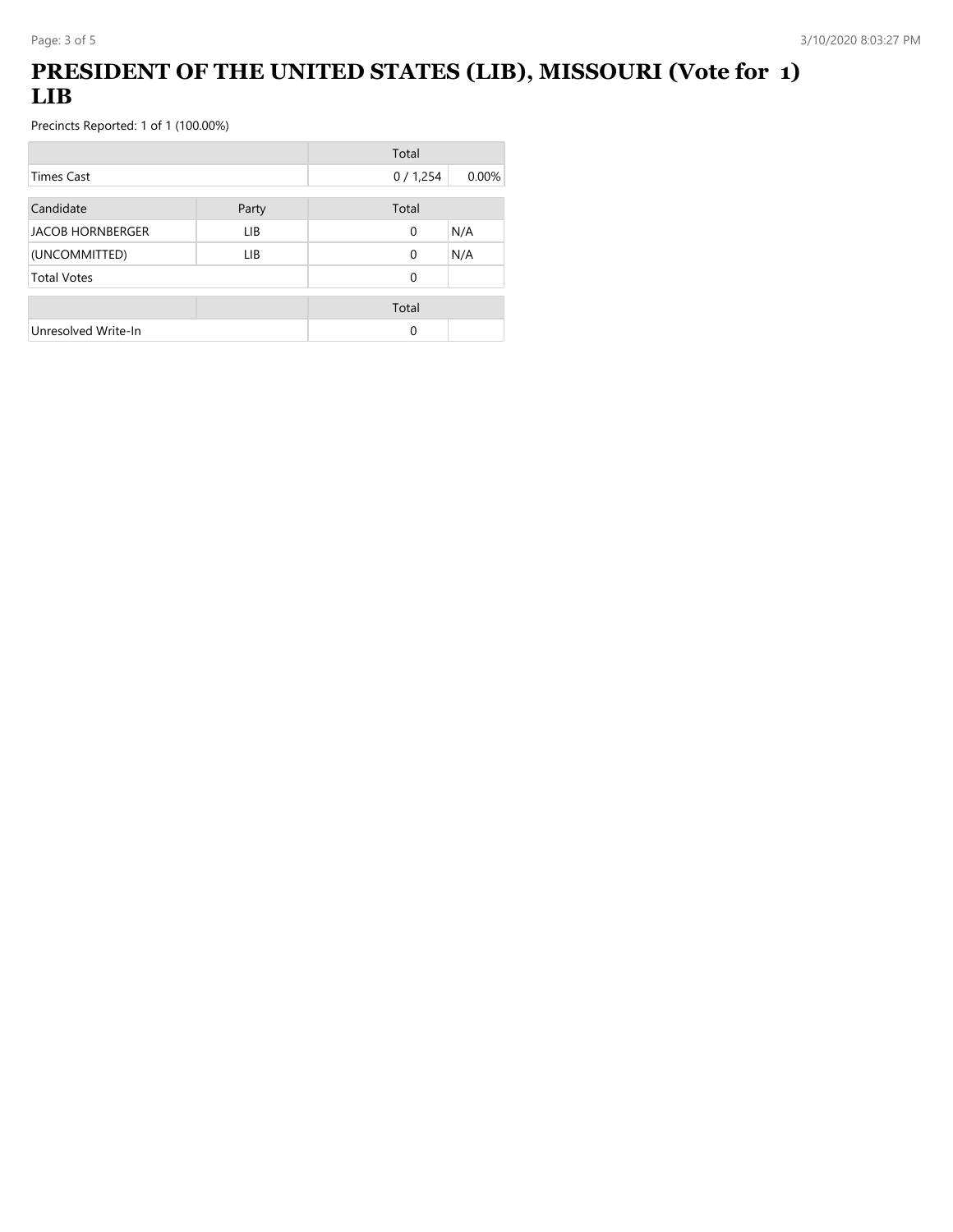## **PRESIDENT OF THE UNITED STATES (GRN), MISSOURI (Vote for 1) GREEN**

|                      |       | Total        |       |
|----------------------|-------|--------------|-------|
| <b>Times Cast</b>    |       | 0/1,254      | 0.00% |
| Candidate            | Party | Total        |       |
| <b>HOWIE HAWKINS</b> | GREEN | $\mathbf{0}$ | N/A   |
| <b>DARIO HUNTER</b>  | GREEN | $\Omega$     | N/A   |
| <b>DAVID ROLDE</b>   | GREEN | $\mathbf{0}$ | N/A   |
| (UNCOMMITTED)        | GREEN | $\Omega$     | N/A   |
| <b>Total Votes</b>   |       | $\Omega$     |       |
|                      |       | Total        |       |
| Unresolved Write-In  |       | 0            |       |